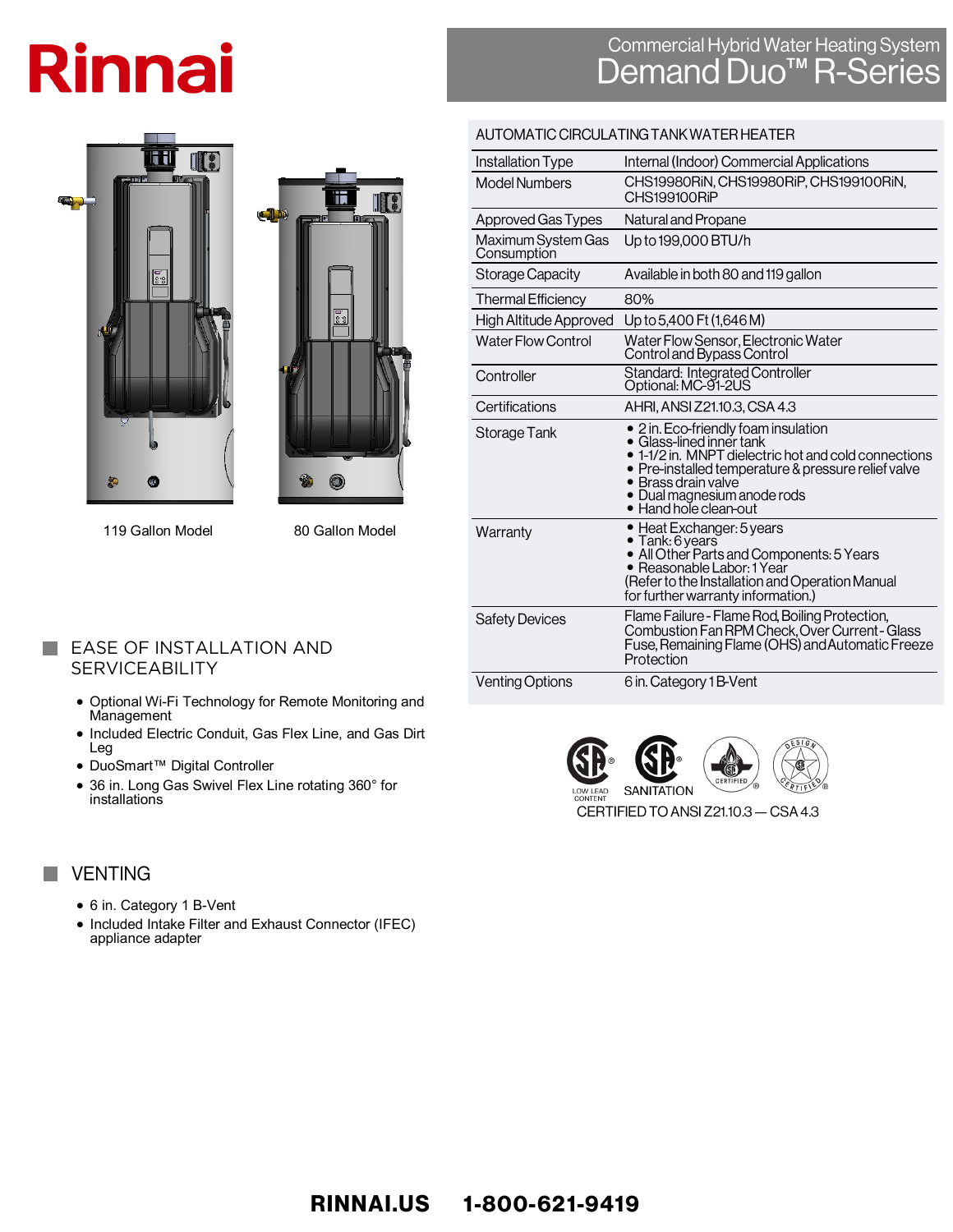#### DIMENSIONS (80 GALLON MODELS) IN. (MM)



## RECOVERY CAPACITIES

| <b>Tank Capacity</b>        |                 | U.S. GALLON/HR LITERS/HR AT TEMPERATURE RISE INDICATED |                |                |                |                |       |     |     |                                                                      |                |                                                    |                |                 |
|-----------------------------|-----------------|--------------------------------------------------------|----------------|----------------|----------------|----------------|-------|-----|-----|----------------------------------------------------------------------|----------------|----------------------------------------------------|----------------|-----------------|
|                             |                 | ᅂ                                                      | $30^{\circ}$ F | $40^{\circ}$ F | $50^{\circ}$ F | $60^{\circ}$ F |       |     |     |                                                                      |                | 70°F   80°F   90°F   100°F   110°F   120°F   130°F |                | $140^{\circ}$ F |
|                             |                 | °C                                                     | $17^{\circ}$ C | $22^{\circ}$ C | $28^{\circ}$ C | $33^{\circ}$ C |       |     |     | $39^{\circ}$ C   45 $^{\circ}$ C   50 $^{\circ}$ C   56 $^{\circ}$ C | $61^{\circ}$ C | $67^{\circ}$ C                                     | $72^{\circ}$ C | $78^{\circ}$ C  |
| CHS19980RIN/<br>CHS19980RiP | 78.6 U.S. Gals. | <b>GPH</b>                                             | 643            | 482            | 386            | 322            | 276   | 241 | 214 | 193                                                                  | 175            | 161                                                | 148            | 138             |
|                             | 298 Liters      | ∟PH '                                                  | 2.435 L        | 1.826          |                | 1.461   1.217  | 1.044 | 913 | 812 | 730                                                                  | 664            | 609                                                | 562            | 522             |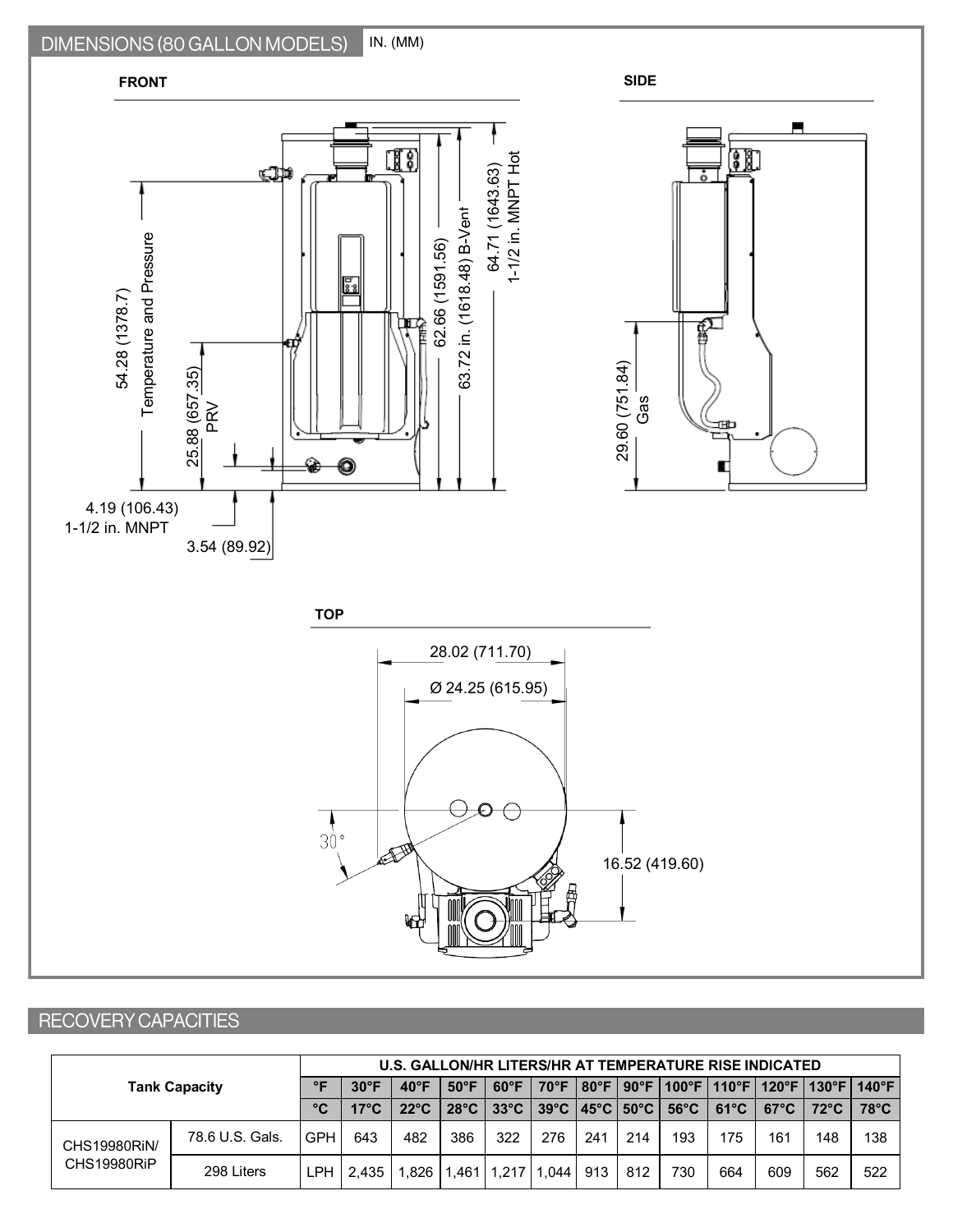#### DIMENSIONS (119 GALLON MODELS) IN. (MM)



## RECOVERY CAPACITIES

|                               | U.S. GALLON/HR LITERS/HR AT TEMPERATURE RISE INDICATED |              |                |                |                |                |                |     |     |                                                                      |                |                |                                             |                 |
|-------------------------------|--------------------------------------------------------|--------------|----------------|----------------|----------------|----------------|----------------|-----|-----|----------------------------------------------------------------------|----------------|----------------|---------------------------------------------|-----------------|
| <b>Tank Capacity</b>          |                                                        | $\circ$      | $30^{\circ}$ F | $40^{\circ}$ F | $50^{\circ}$ F | $60^{\circ}F$  | $70^{\circ}$ F |     |     |                                                                      |                |                | 80°F   90°F   100°F   110°F   120°F   130°F | $140^{\circ}$ F |
|                               |                                                        | $^{\circ}$ C | $17^{\circ}$ C | $22^{\circ}$ C | $28^{\circ}$ C | $33^{\circ}$ C |                |     |     | $39^{\circ}$ C   45 $^{\circ}$ C   50 $^{\circ}$ C   56 $^{\circ}$ C | $61^{\circ}$ C | $67^{\circ}$ C | $72^{\circ}$ C                              | $78^{\circ}$ C  |
| CHS199100RiN/<br>CHS199100RiP | 116.2 U.S. Gals.                                       | GPH          | 643            | 482            | 386            | 322            | 276            | 241 | 214 | 193                                                                  | 175            | 161            | 148                                         | 138             |
|                               | 440 Liters                                             | <b>LPH</b>   | 2.435          | .826           | .461           | 1.217          | .044           | 913 | 812 | 730                                                                  | 664            | 609            | 562                                         | 522             |